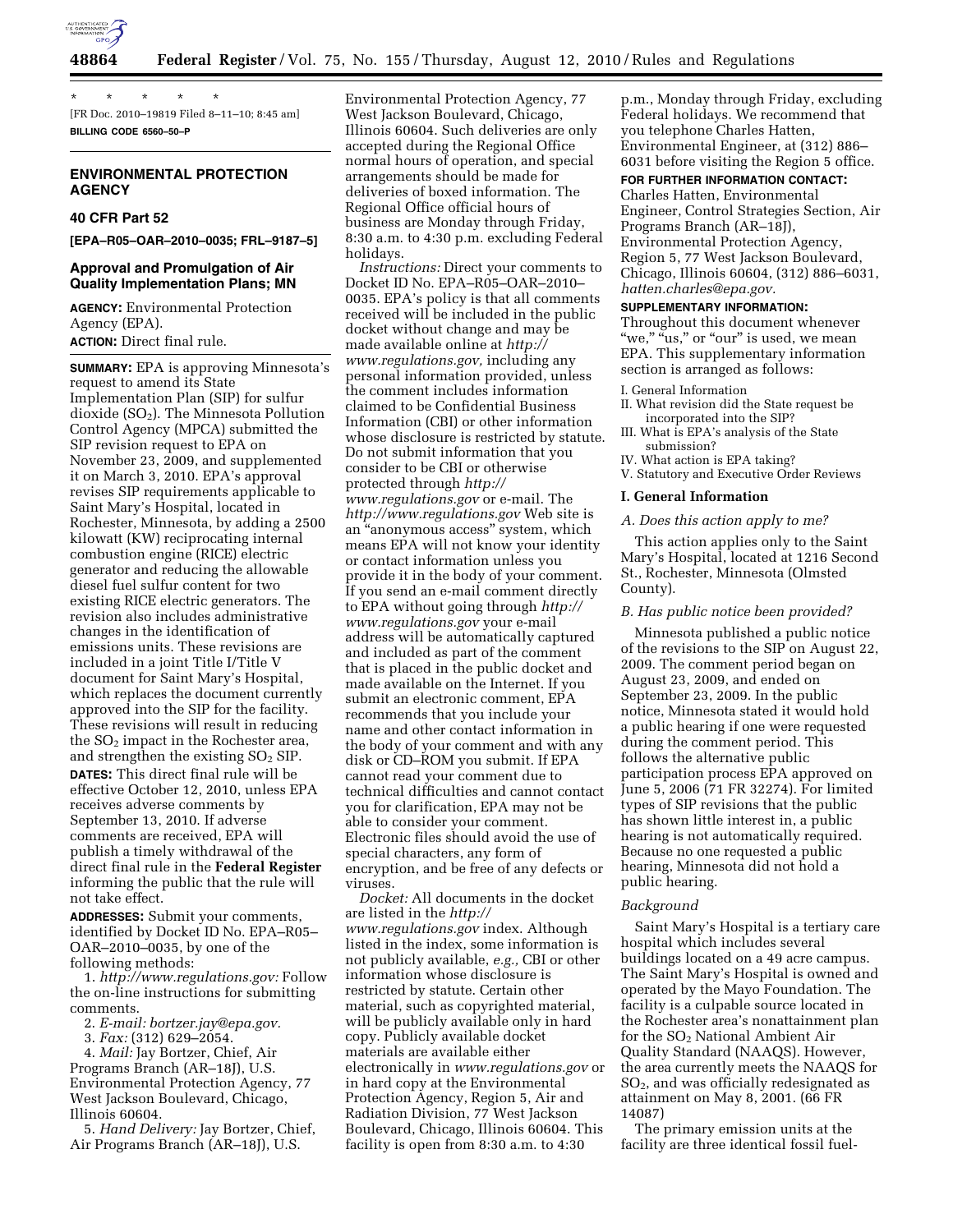fired boilers (Nos. 1, 2, and 3), which exhaust through a common stack; one cogeneration turbine; and two emergency RICE generators. Each boiler burns natural gas as fuel with distillate oil as a backup fuel. The cogeneration turbine burns only natural gas. One of the RICE generators burns only distillate oil; the other can burn distillate oil or operate in a dual-fuel mode (95% natural gas and 5% distillate oil/very low sulfur diesel).

Saint Mary's Hospital is planning to make a physical change to the facility by adding a new RICE electric generator. The facility will also be required to reduce the allowable diesel fuel sulfur content for two existing emergency RICE electric generators. The State provided a modeling analysis of the effect of the changes at the facility on local  $SO_2$ . Below, in Section III, a more detailed discussion of the modeling analysis and its results can be found.

### **II. What revision did the State request be incorporated into the SIP?**

The State has requested that EPA approve, as a revision to the Minnesota SIP, a new joint Title I/Title V document that incorporates: (1) Administrative changes in the identification of emission units, (2) the installation a 2500 KW RICE electric generator, and (3) a reduction in the allowable diesel fuel sulfur content for two existing RICE electric generators.

## *A. What prior SIP actions are pertinent to this action?*

The facility has been subject to a federally enforceable permit incorporated into Minnesota's SIP as a joint Title I/Title V document, containing requirements for ensuring the attainment of the NAAQS for  $SO<sub>2</sub>$ . As a result, the facility is subject to fuel usage limitations to restrict the total facility  $SO<sub>2</sub>$  emissions.

### *B. What are Title I conditions and Joint Title I/Title V documents?*

SIP control measures were contained in permits issued to culpable sources in Minnesota until 1990 when EPA determined that limits in state-issued permits are not federally enforceable because the permits expire. Minnesota then issued permanent Administrative Orders to culpable sources in nonattainment areas from 1991 to February of 1996.

Minnesota's consolidated permitting regulations, approved into the SIP on May 2, 1995 (60 FR 21447), includes the term "Title I condition" which was written, in part, to satisfy EPA requirements that SIP control measures remain permanent. A "Title I condition"

is defined as ''any condition based on source-specific determination of ambient impacts imposed for the purposes of achieving or maintaining attainment with the national ambient air quality standard and which was part of the state implementation plan approved by EPA or submitted to the EPA pending approval under section 110 of the act \* \* \*.'' The rule also states that ''Title I conditions and the permittee's obligation to comply with them, shall not expire, regardless of the expiration of the other conditions of the permit.'' Further, "any Title I condition shall remain in effect without regard to permit expiration or reissuance, and shall be restated in the reissued permit.''

Minnesota has initiated using joint Title I/Title V documents as the enforceable document for imposing emission limitations and compliance requirements in SIPs. The SIP requirements in joint Title I/Title V documents submitted by MPCA are cited as ''Title I conditions,'' therefore ensuring that SIP requirements remain permanent and enforceable. EPA reviewed the State's procedure for using joint Title I/Title V documents to implement site-specific SIP requirements and found it to be acceptable under both Titles I and V of the Clean Air Act (July 3, 1997, letter from David Kee, EPA, to Michael J. Sandusky, MPCA). Further, a June 15, 2006, letter from EPA to MPCA clarifies procedures to transfer requirements from Administrative Orders to joint Title I/Title V documents.

### **III. What is EPA's analysis of the State submission?**

This SIP revision replaces the joint Title I/Title V document currently approved into the SIP for Saint Mary's Hospital with a new joint Title I/Title V document, Air Permit No. 10900008– 003. The new joint document includes administrative changes in the identification of emission units, adds a 2500 KW RICE electric generator, and reduces the allowable diesel fuel sulfur content for two existing RICE electric generators.

#### *Administrative Changes*

The new joint document reflects administrative changes in how the emission units are described. Boilers 1, 2, and 3 were listed in the joint document previously issued to Saint Mary's Hospital and identified as EU038, EU039, and EU040. In the new joint document, Air Permit No. 10900008–003, these boilers are now identified as EU001, EU002, and EU003. Correspondingly, the two existing emergency RICE generators, which were

previously identified as EU0041 and EU0042, are now identified as EU005 and EU006.

# *New Electric Generator*

The amendment to the SIP allows the installation of a new RICE electric generator. The new RICE generator, identified as EU012, is a 2500 kilowatt non-emergency compression ignition diesel engine subject to 40 CFR part 60, subpart IIII, for 2007 model year engines with displacement less than 10 liters per cylinder. In § 60.4207 of 40 CFR part 60, subpart IIII, the new electric generator is subject to a requirement to burn only diesel fuel with a sulfur content of less than 500 parts per million (ppm) by weight. This represents a limit of 0.05% sulfur by weight. Further, as of October 1, 2010, this diesel fuel oil limit will decrease to 15 ppm by weight (0.0015% sulfur by weight). This new diesel fuel oil limit is imposed by 40 CFR 80.510 upon owners or operators of new engines subject to 40 CFR part 60, subpart IIII, and is listed as a SIP condition to ensure that it will not exceed this Federal standard.

In addition to the above said requirements, the  $SO<sub>2</sub>$  emissions for new RICE generator will be limited to 1.52 tons per year based upon an operational restriction of 2045 hours per year.

#### *Reduced SO*2 *Limits*

The existing boilers, cogeneration turbine, and generators are subject to fuel sulfur limits in order to comply with the NAAQS requirements for  $SO_2$ . As noted above, the cogeneration turbine burns only natural gas, and therefore is not subject to any Title I SIP conditions for SO<sub>2</sub>. The SO<sub>2</sub> SIP emission limits for the boilers are unchanged. The boilers must burn only natural gas and low-sulfur distillate fuel, less than 0.5% sulfur by weight.

The existing generators have been subject to a requirement to burn distillate oil with sulfur content less than 0.41% by weight. In order to add the new generator and ensure that the emissions from the facility remain at or below current SIP levels, Saint Mary's Hospital agreed to align the fuel sulfur requirements of the existing generators with the new generator. Thus, the existing generators will be subject to the same requirements as the new generator; namely, a requirement to burn only diesel fuel with a sulfur content of less than 500 ppm by weight. This new limit of 0.05% sulfur by weight is considerably lower than the old limit of 0.41% sulfur by weight, resulting in a decrease in the amount of  $SO<sub>2</sub>$ emissions from the existing generators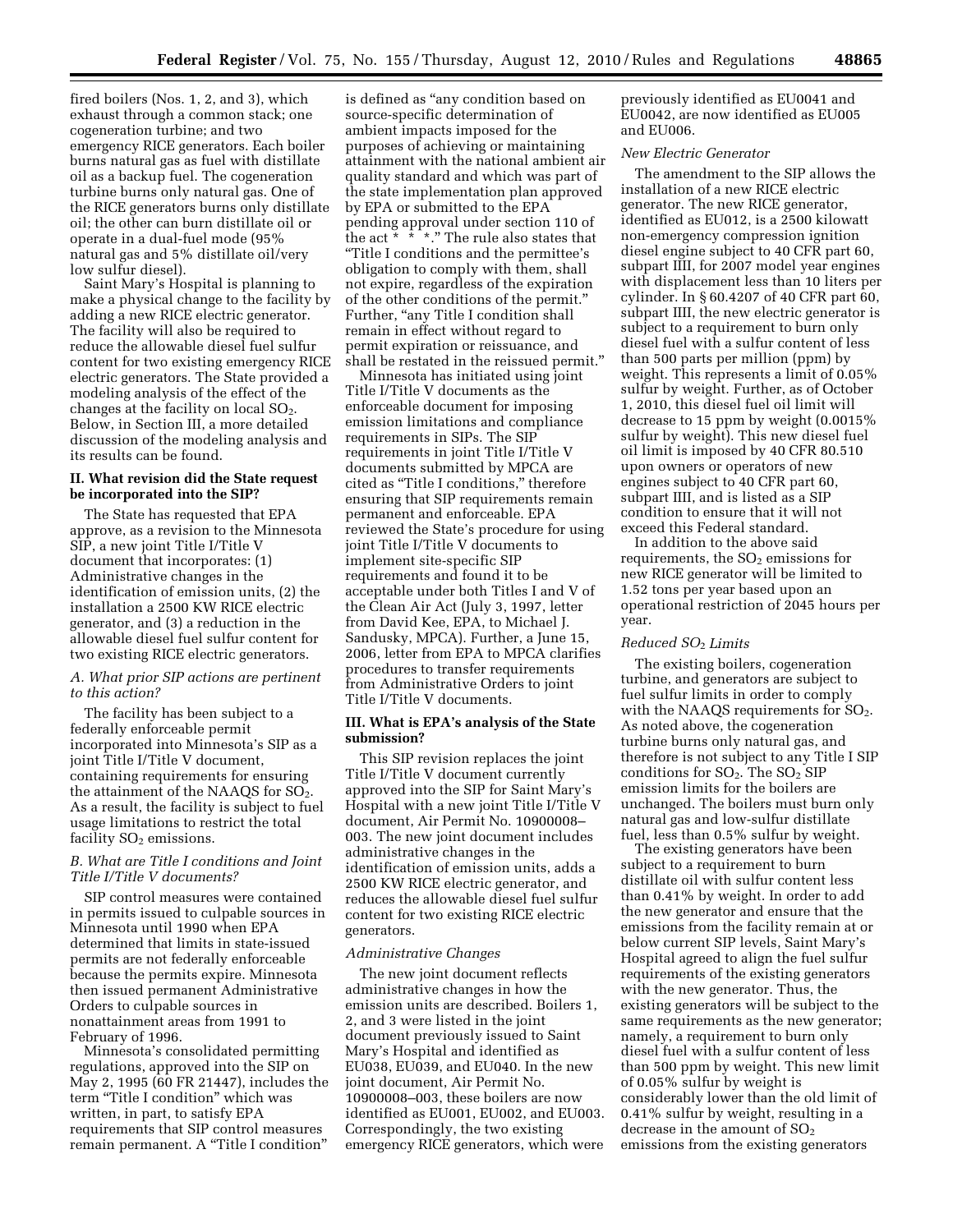by a factor of 8.2 (0.41/0.05). Further, the diesel fuel oil limit for the existing generators will decrease to 15 ppm by weight (0.0015% sulfur by weight) as of October 1, 2010, which is the same as the limit imposed on the new generator by 40 CFR 80.510.

#### *Modeling*

The SIP revision does not include any increases in  $SO<sub>2</sub>$  emission limits but, because some of the changes being made to the facility may affect the release and dispersion of  $SO<sub>2</sub>$  emissions, Saint Mary's Hospital performed an air quality analysis to address the facility's impact on the  $SO<sub>2</sub>$  NAAQS. The facility was modeled both with and without the new generator. The modeling was done with the AERMOD air dispersion model using meteorological data from 1986 to 1990, and included flagpole receptors in downtown Rochester. The high-firsthigh results for each standard averaging time (1 hour, 3 hour, 24 hour, and annual) were compared for the two scenarios at each receptor. With the addition of the 500 ppm by weight fuel oil sulfur content for the two existing generators, the results showed equivalent or decreased ambient impacts from the facility at each receptor, even after the installation of the new generator.

| ${\sf Table}$ —High-Second-High Ambient ${\sf SO}_2$ Concentration From Facility |
|----------------------------------------------------------------------------------|
|----------------------------------------------------------------------------------|

|                                       | Modeled concentration $(\mu q/m^3)$ |                         |                                    |                         |                         |                         |                    |                         |                           |  |  |  |
|---------------------------------------|-------------------------------------|-------------------------|------------------------------------|-------------------------|-------------------------|-------------------------|--------------------|-------------------------|---------------------------|--|--|--|
| Averaging time                        | 1986                                | 1987                    | 1988                               | 1989                    | 1990                    | Max                     | Background         | Total                   | Standard                  |  |  |  |
| <b>Facility Prior to Modification</b> |                                     |                         |                                    |                         |                         |                         |                    |                         |                           |  |  |  |
|                                       | 328<br>244<br>124<br>21             | 318<br>253<br>134<br>21 | 337<br>249<br>110<br>20            | 317<br>269<br>127<br>21 | 336<br>250<br>132<br>20 | 337<br>269<br>134<br>21 | 26<br>13<br>5<br>3 | 363<br>282<br>139<br>24 | 1300<br>1300<br>365<br>60 |  |  |  |
|                                       |                                     |                         | <b>Facility After Modification</b> |                         |                         |                         |                    |                         |                           |  |  |  |
| Annual                                | 301<br>237<br>109<br>15             | 300<br>245<br>117<br>15 | 320<br>242<br>94<br>14             | 303<br>262<br>121<br>14 | 319<br>238<br>125<br>13 | 320<br>262<br>125<br>15 | 26<br>13<br>5<br>3 | 346<br>275<br>130<br>18 | 1300<br>1300<br>365<br>60 |  |  |  |

The modeling shows that the highsecond-high impacts from the facility will decrease due to the changes from this SIP revision: the installation of the new generator and the decreased fuel oil sulfur limits on the two existing generators. This assures that ambient air quality will be protected.

#### **IV. What action is EPA taking?**

EPA is approving the revision to Minnesota's SIP to replace the joint Title I/Title V document currently approved into the SIP for Saint Mary's Hospital with a new joint Title I/Title V document, Air Permit No. 10900008– 003. The new joint document includes administrative changes in the identification of emission units, adds a 2,500 KW RICE electric generator, and reduces the allowable diesel fuel sulfur content for two existing RICE electric generators. In approving this joint Title I/Title V document, EPA is incorporating into the SIP only those requirements in the joint document labeled as "Title I Condition: SIP for  $SO<sub>2</sub>$ NAAQS.''

Since this SIP revision will decrease SO2 impacts in the Rochester area, Saint Mary's revision will strengthen the existing  $SO<sub>2</sub>$  SIP.

We are publishing this action without prior proposal because we view this as a noncontroversial amendment and anticipate no adverse comments. However, in the proposed rules section

of this **Federal Register** publication, we are publishing a separate document that will serve as the proposal to approve the state plan if relevant adverse written comments are filed. This rule will be effective October 12, 2010 without further notice unless we receive relevant adverse written comments by September 13, 2010. If we receive such comments, we will withdraw this action before the effective date by publishing a subsequent document that will withdraw the final action. All public comments received will then be addressed in a subsequent final rule based on the proposed action. EPA will not institute a second comment period. Any parties interested in commenting on this action should do so at this time. If we do not receive any comments, this action will be effective October 12, 2010.

# **V. Statutory and Executive Order Reviews**

Under the Clean Air Act, the Administrator is required to approve a SIP submission that complies with the provisions of the Clean Air Act and applicable Federal regulations. 42 U.S.C. 7410(k); 40 CFR 52.02(a). Thus, in reviewing SIP submissions, EPA's role is to approve state choices, provided that they meet the criteria of the Clean Air Act. Accordingly, this action merely approves state law as meeting Federal requirements and does not impose additional requirements beyond those imposed by state law. For that reason, this action:

• Is not a "significant regulatory action'' subject to review by the Office of Management and Budget under Executive Order 12866 (58 FR 51735, October 4, 1993);

• Does not impose an information collection burden under the provisions of the Paperwork Reduction Act (44 U.S.C. 3501 *et seq.*);

• Is certified as not having a significant economic impact on a substantial number of small entities under the Regulatory Flexibility Act (5 U.S.C. 601 *et seq.*);

• Does not contain any unfunded mandate or significantly or uniquely affect small governments, as described in the Unfunded Mandates Reform Act of 1995 (Pub. L. 104–4);

• Does not have Federalism implications as specified in Executive Order 13132 (64 FR 43255, August 10, 1999);

• Is not an economically significant regulatory action based on health or safety risks subject to Executive Order 13045 (62 FR 19885, April 23, 1997);

• Is not a significant regulatory action subject to Executive Order 13211 (66 FR 28355, May 22, 2001);

• Is not subject to requirements of Section 12(d) of the National Technology Transfer and Advancement Act of 1995 (15 U.S.C. 272 note) because